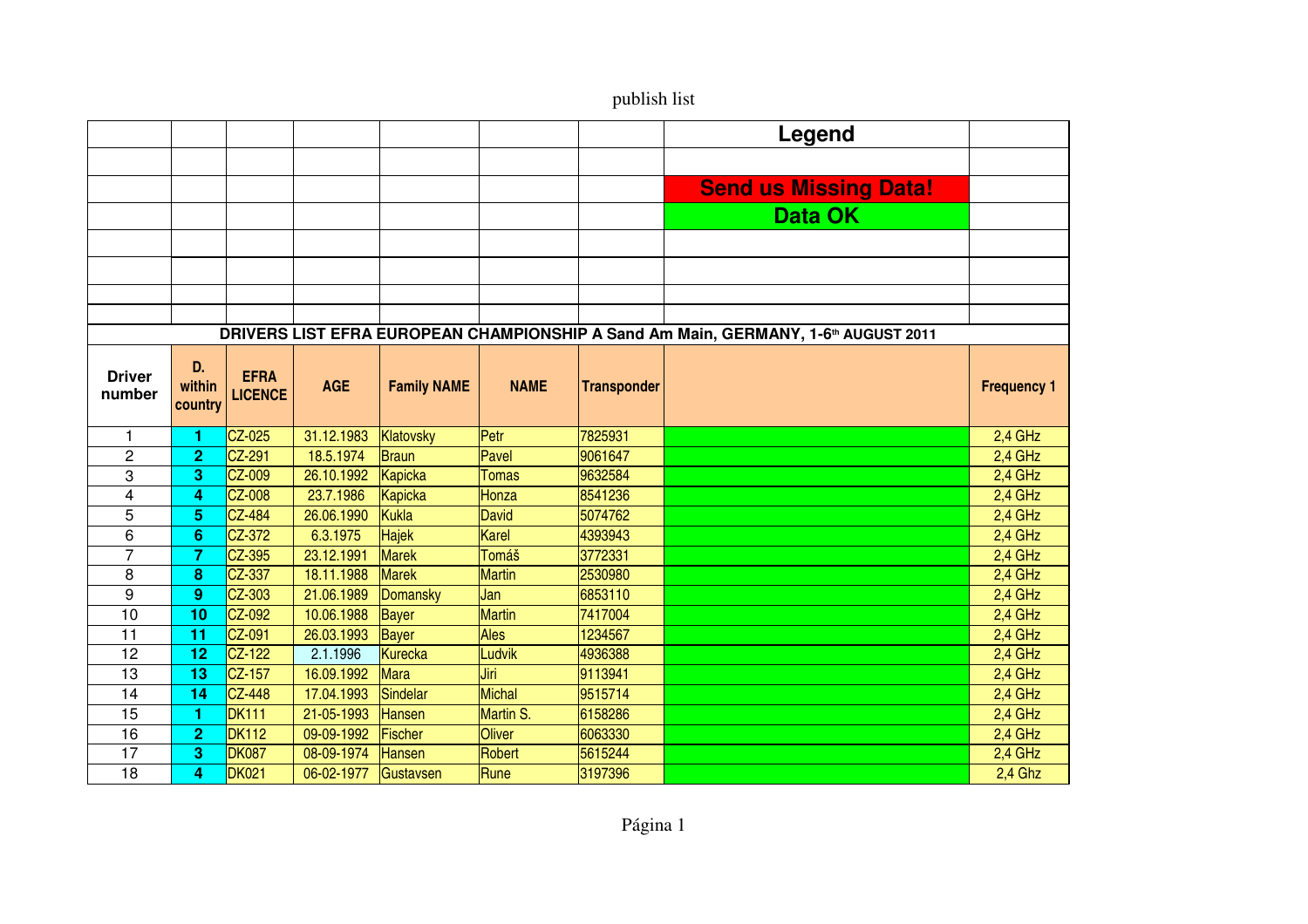| 19 | 5                | <b>DK102</b>   | 22-01-1984 | <b>Høgsholt</b> | Silas          | 5488076   | $2,4$ Ghz        |
|----|------------------|----------------|------------|-----------------|----------------|-----------|------------------|
| 20 | 6                | <b>DK051</b>   | 20-06-1977 | <b>Culmsee</b>  | <b>Steffen</b> | 7191948   | $2,4$ Ghz        |
| 21 | $\overline{7}$   | <b>DK129</b>   | 20-11-1968 | <b>Hempel</b>   | Søren          | 4758418   | $2,4$ Ghz        |
| 22 | 8                | <b>DK052</b>   | 26-01-1976 | <b>Culmsee</b>  | Tim            | 9600969   | $2,4$ Ghz        |
| 23 | 1                | $Fin-75$       | 6.6.1977   | Leino           | Teemu          |           |                  |
| 24 | $\overline{2}$   | <b>FIN-135</b> | 29.4.1983  | Quagraine       | Joseph         | 8106562   | 2.4GHz           |
| 25 | 3                | $Fin-59$       | 1.7.1981   | Heinonen        | Ari            | 3357310   | 2.4GHz           |
| 26 | 4                | FIN-58         | 21.02.1978 | Heinonen        | Arto           | 2573229   | 2.4GHz           |
| 27 | 5                | <b>FIN-158</b> | 5.4.1978   | Salonen         | Tomi           | 7771615   | 2.4GHz           |
| 28 | $6\phantom{1}$   | <b>FIN-61</b>  | 9.1.1982   | Ahoniemi        | Simo           | 4868291   | 2.4GHz           |
| 29 | $\overline{7}$   |                | 04.07.1975 | Peltomaa        | Harri          | 9450342   | 2.4GHz           |
| 30 | 8                | <b>FIN-214</b> | 24.4.1975  | Jokelainen      | Matti          | 6991518   | 2.4GHz           |
| 31 | $\boldsymbol{9}$ |                | 20.3.1976  | Eklund          | Marko          | 6252770   | 2.4GHz           |
| 32 | 10               |                | 27.11.1965 | Valtonen        | <b>Heikki</b>  | 2753769   | 2.4GHz           |
| 33 | 1                |                | 14/11/85   | Gribov          | <b>Dmitry</b>  | 7.336.743 | 2.4 <sub>G</sub> |
| 34 | $\overline{2}$   |                | 11/04/77   | Plamodyanov     | Gosha          | 7.365.841 | 2.4 <sub>G</sub> |
| 35 | 3                |                | 23/02/96   | Pomogaev        | Nikita         | 6.118.932 | 2.4 <sub>G</sub> |
| 36 | 1                | $E-300$        | 04.01.1988 | <b>Batlle</b>   | Robert         |           | $2,4$ GHz        |
| 37 | $\overline{2}$   | $E - 240$      | 13.04.1984 | Hernandez       | Borja          | 7253267   | 2,4 GHz          |
| 38 | 3                | $E-463$        | 12.05.1975 | Baldó           | Carmelo        | 5805025   | $2,4$ GHz        |
| 39 | 4                | E-374          | 07.05.1984 | García          | Alberto        | 5064595   | $2,4$ GHz        |
| 40 | 5                | E-327          | 12.02.1985 | Roca            | Martin         | 8231057   | 2,4 GHz          |
| 41 | $6\phantom{1}6$  | $E-464$        | 21.06.1992 | Baldó           | <b>Bryan</b>   | 5918377   | $2,4$ GHz        |
| 42 | $\overline{7}$   | $E-529$        | 12.06.1991 | Candel          | Ignacio        | 6369970   | $2,4$ GHz        |
| 43 | 8                | $E-610$        | 04.04.1997 | Baldó           | Oscar          | 6145225   | $2,4$ GHz        |
| 44 | $\boldsymbol{9}$ | $E-167$        | 17.08.1985 | Gomez           | Richi          | 6189547   | 2,4 GHz          |
| 45 | 10               | $E-611$        | 11.07.1996 | Marcelino       | Andres         | 5298859   | 2,4 GHz          |
| 46 | 11               | $E-461$        | 30.07.1990 | Pineda          | <b>Carlos</b>  | 3070372   | $2,4$ GHz        |
| 47 | 12               | $E-453$        | 24.05.1992 | <b>Navarro</b>  | Alberto        | 8051590   | $2,4$ GHz        |
| 48 | 13               | $E-023$        | 27.09.1973 | Vega            | Daniel         | 7174982   | $2,4$ GHz        |
| 49 | 14               |                | 06.09.1988 | Benito          | <b>David</b>   | 8184418   | $2,4$ GHz        |
| 50 | 1                | <b>EE007</b>   | 12/10/1974 | Kaver           | <b>Andres</b>  | 5482938   | 2,4 GHz          |
| 51 | $\overline{2}$   | <b>EE013</b>   | 25/01/1984 | Laidna          | Lauri          | 3291814   | 2,4 GHz          |
| 52 | 3                | <b>EE015</b>   | 22/09/1992 | Nahkor          | <b>Jonas</b>   | 6233185   | 2,4 GHz          |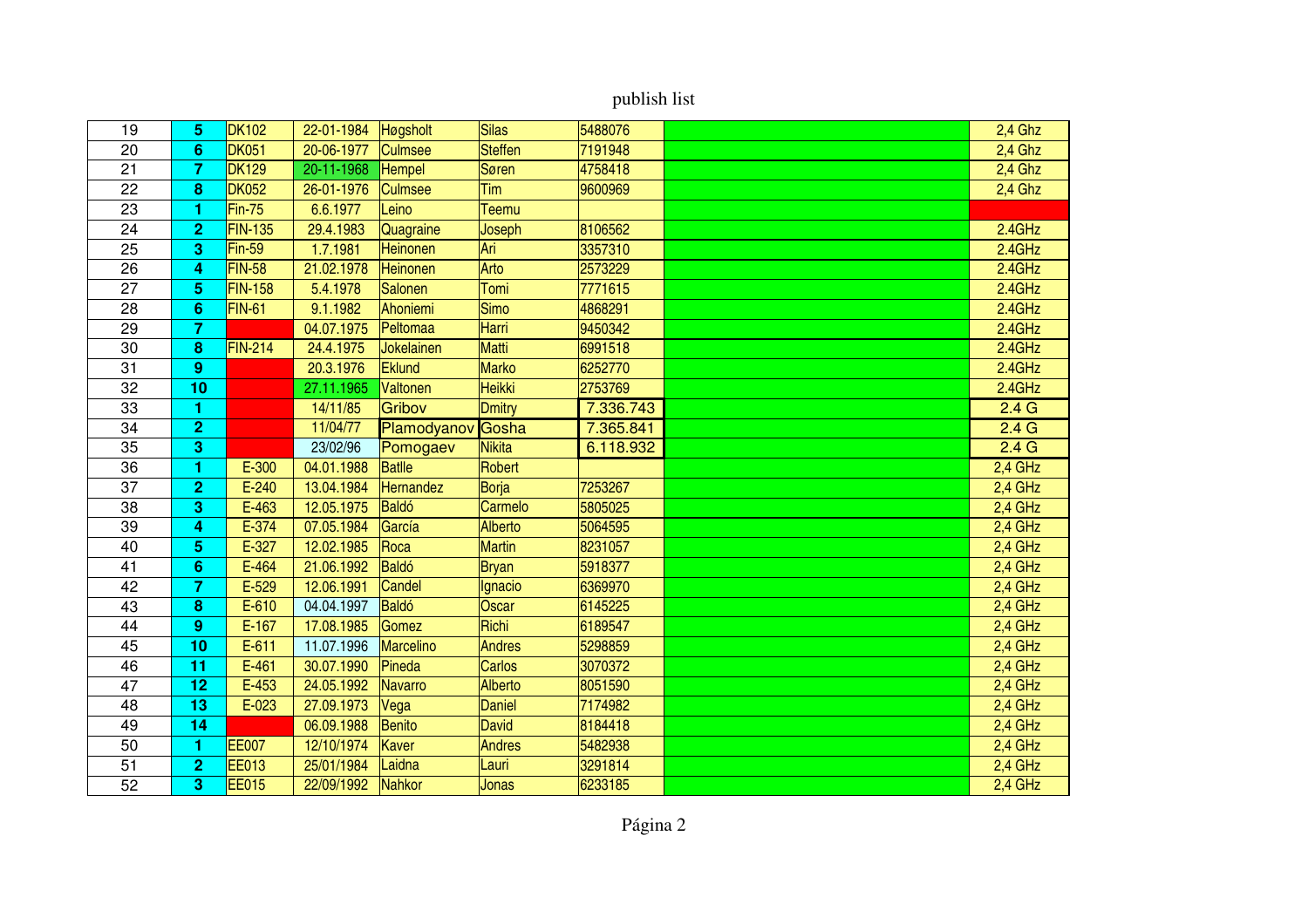| 53 | 4                | <b>EE016</b>     | 14/06/1995 | <b>Mamers</b>     | Ron                 | 6996923 |                | $2,4$ GHz |
|----|------------------|------------------|------------|-------------------|---------------------|---------|----------------|-----------|
| 54 | 5                | <b>EE017</b>     | 17/11/1994 | Ressar            | Rainer              | 3011107 |                | $2,4$ GHz |
| 55 | $6\phantom{1}6$  | <b>EE018</b>     | 12/11/1997 | Tiit              | <b>Jorg Miikael</b> | 6661836 |                | $2,4$ GHz |
| 56 | 1                | F660             | 10,01,1987 | <b>SAVOYA</b>     | Renaud              | 2814564 |                | 2,4 GHz   |
| 57 | $\overline{2}$   | F314             | 14,08,1980 | <b>AIGOIN</b>     | Yannick             | 8184399 |                | 2,4 GHz   |
| 58 | 3                | F340             | 14,08,0980 | <b>AIGOIN</b>     | Jérôme              | 3125948 |                | 2,4 GHz   |
| 59 | 4                | F <sub>229</sub> | 13,06,1980 | <b>SARTEL</b>     | Jérôme              | 7271110 |                | $2,4$ GHz |
| 60 | 5                | F913             | 26,07,1987 | <b>HUGON</b>      | Edouard             | 6224298 | please send us | $2,4$ GHz |
| 61 | $6\phantom{1}6$  | F613             | 01,08,1981 | <b>REYNAUD</b>    | <b>Nicolas</b>      | 4090291 |                | 40,7      |
| 62 | $\overline{7}$   | F <sub>503</sub> | 13,01,1978 | RODRIGUEZ         | <b>Nicolas</b>      | 4544171 | please send us | $2,4$ GHz |
| 63 | 8                | F460             | 13,07,1981 | LATTANZIO         | <b>Julien</b>       | 2474406 |                | $2,4$ GHz |
| 64 | 9                | F903             | 28,04,1983 | <b>LACHEZE</b>    | Jean-Marc           | 7159661 |                | 2,4 GHz   |
| 65 | 10               | F1052            | 31,05,1991 | <b>BACRO</b>      | Jonathan            | 9159919 |                | $2,4$ GHz |
| 66 | 11               | F981             | 21,09,1987 | LE GALL           | Quentin             | 9849535 |                | 2,4 GHz   |
| 67 | 12               | F802             | 30,09,1990 | <b>ROBIN</b>      | Tony                | 5335212 |                | 2,4 GHz   |
| 68 | 13               | F <sub>572</sub> | 12,10,1979 | <b>COUCHON</b>    | Jérôme              | 4872111 |                | 2,4 GHz   |
| 69 | 14               | F804             | 12,02,1979 | <b>MUTEL</b>      | Sébastien           | 7072692 |                | $2,4$ GHz |
| 70 | 15               | F1045            | 23,04,1995 | <b>MEDJOUBI</b>   | Rayan               | 8238647 |                | $2,4$ GHz |
| 71 |                  | <b>GB 0072</b>   | normal     | <b>BLOOMFIELD</b> | Darren              | 6224021 | please send us | 40745     |
| 72 | 2                | <b>GB 0196</b>   | normal     | <b>WILLETTS</b>   | Simon               | 7009951 | please send us | $2,4$ GHz |
| 73 | 3                | <b>GB 0138</b>   | normal     | <b>CRAGG</b>      | <b>Neil</b>         | 6901219 | please send us | $2,4$ GHz |
| 74 | 4                | <b>GB 0141</b>   | normal     | <b>ALSOP</b>      | Graham              | 9958982 | please send us | 27255     |
| 75 | $\overline{5}$   | GB0383           | normal     | <b>BOOTS</b>      | <b>Elliot</b>       | 6204258 | please send us | $2,4$ GHz |
| 76 | $\boldsymbol{6}$ | GB0290           | normal     | <b>SAWYER</b>     | Reece               | 5039779 | please send us | 2,4 GHz   |
| 77 | 7                | GB0112           | normal     | <b>DOUGHTY</b>    | <b>Chris</b>        | 6290220 | please send us | 2,4 GHz   |
| 78 | 8                | GB0030           | normal     | <b>DRESHER</b>    | Craig               | 7406710 | please send us | 2,4 GHz   |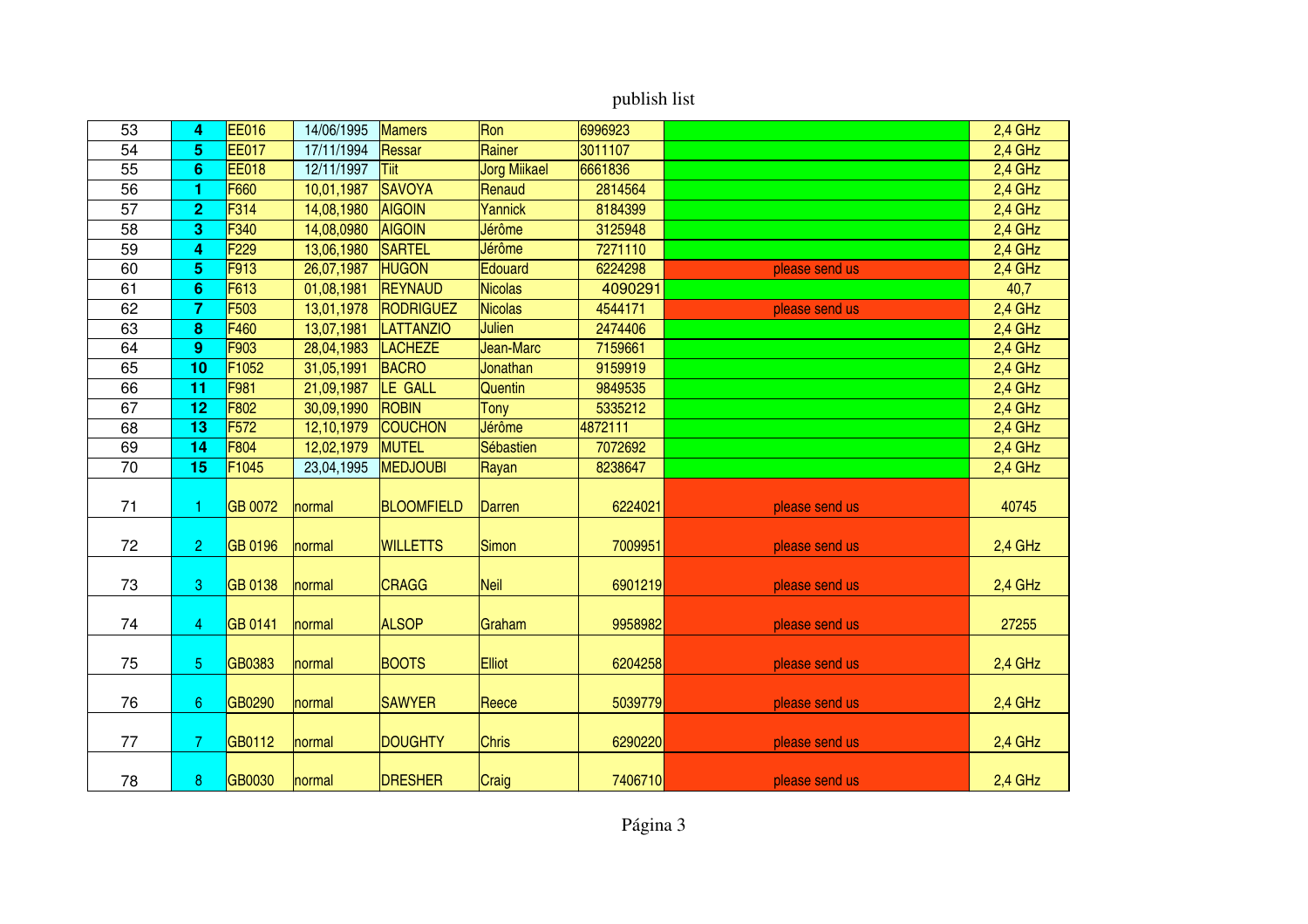| publish list |
|--------------|
|              |

| 79       | 9                       | GB0025                       | normal                   | <b>HAZLEWOOD</b>          | Jon                    | 5175191            | please send us | 2,4 GHz            |
|----------|-------------------------|------------------------------|--------------------------|---------------------------|------------------------|--------------------|----------------|--------------------|
| 80       | 10                      | GB0408                       | normal                   | <b>BAILEY</b>             | Dave                   | 3925804            | please send us | 2,4 GHz            |
|          |                         |                              |                          |                           |                        |                    |                |                    |
|          |                         |                              |                          |                           |                        |                    |                |                    |
| 81       | 11                      | GB0528                       | normal                   | <b>WILLIAMS</b>           | <b>Ben</b>             | 4253751            | please send us | $2,4$ GHz          |
|          |                         |                              |                          |                           |                        |                    |                |                    |
| 82       | 12                      | GB0479                       | normal                   | <b>HOLMES</b>             | John                   | 3456148            | please send us | $2,4$ GHz          |
|          |                         |                              |                          |                           |                        |                    |                |                    |
|          |                         |                              |                          |                           |                        |                    |                |                    |
| 83       | 13                      | GB0607                       | normal                   | <b>LEWIS</b>              | <b>Matthew</b>         | 3364403            | please send us | 2,4 GHz            |
|          |                         |                              |                          |                           |                        |                    |                |                    |
| 84       | 14                      | GB0198                       | normal                   | <b>BRUNSDEN</b>           | Kevin                  | 8508635            | please send us | 2,4 GHz            |
| 85       | 1                       | <b>IT123</b><br><b>IT130</b> | 22/09/1980<br>02/10/1978 | Boero<br><b>Tortorici</b> | Fabio<br><b>Davide</b> | 2977668<br>8191343 |                | 2,4 GHz<br>2,4 GHz |
| 86<br>87 | $\overline{2}$<br>3     | <b>IT141</b>                 | 11/04/1984               | Perin                     | Riccardo               | 2324386            |                | $2,4$ GHz          |
|          |                         | <b>IT237</b>                 | 15/03/1983               | Rabitti                   | Riccardo               | 5647652            |                | 40670              |
| 88       | 4<br>5                  |                              |                          |                           |                        |                    |                |                    |
| 89       |                         | <b>IT253</b>                 | 14/03/1984               | <b>Teghesi</b>            | <b>Fabrizio</b>        | 4139803            |                | 2,4 GHz            |
| 90       | $6\phantom{1}6$         | <b>IT166</b>                 | 15.1.1980                | Jacopini                  | Carlo                  | 9559515            |                | 2,4 GHz            |
| 91       | $\overline{7}$          | <b>IT060</b>                 | 12/05/1974               | Dapporto                  | <b>Matteo</b>          | 7845810            |                | 2,4 GHz            |
| 92       | 8                       | <b>IT458</b>                 | 29/06/1995               | Zanchettin                | Alex                   | 9858507            |                | 2,4 GHz            |
| 93       | $\boldsymbol{9}$        | <b>IT459</b>                 | 22/01/1995               | Natale                    | <b>Marco</b>           | 4803775            |                | $2,4$ GHz          |
| 94       | 10                      | <b>IT289</b>                 | 01/04/1977               | Grassi                    | Juri                   | 5909393            |                | 2,4 GHz            |
| 95       | 11                      | <b>IT179</b>                 | 31/03/1983               | Gallo                     | <b>Eghlis</b>          | 5397287            |                | 2,4 GHz            |
| 96       | 12                      | <b>IT380</b>                 | 28 06 1992               | Magi                      | Alessandro             | 5948155            |                | 26996              |
| 97       | 13                      | <b>IT394</b>                 | 01/08/1990               | Ruggeri                   | Federico               | 6436156            |                | 2,4 GHz            |
| 98       | 14                      | <b>IT254</b>                 | 28.7.1969                | Ribaldi                   | <b>Daniele</b>         | 2224822            |                | 2,4 GHz            |
| 99       | 1                       | <b>POL1303</b>               | 15.10.1993               | Brzozowski                | Maciej                 | 9104109            |                | $2,4$ GHz          |
| 100      | $\overline{2}$          | <b>POL1024</b>               | 25.05.1975               | <b>Tronowski</b>          | <b>Micha1</b>          | 3982825            |                | $2,4$ GHz          |
| 101      | 3                       | <b>POL306</b>                | 09.06.1979               | Karpiński                 | <b>Micha1</b>          | 5544182            |                | 40.710             |
| 102      | $\overline{\mathbf{r}}$ | <b>POL1327</b>               | 26.06.1998               | <b>Skrzypiec</b>          | Patryk                 | 7766177            |                | 2,4 GHz            |
| 103      | 5                       | <b>POL1088</b>               | 21.12.1984               | Kaczmarek                 | <b>Jakub</b>           | 9053148            |                | 2,4 GHz            |
| 104      | $6\phantom{1}6$         | <b>POL361</b>                | 13.06.1992               | Gadnicki                  | <b>Tomasz</b>          | 3949449            |                | 75.530             |
| 105      | 7                       | <b>POL1181</b>               | 02.05.1992               | Rewucki                   | Krzysztof              | 9048903            |                | 2,4 GHz            |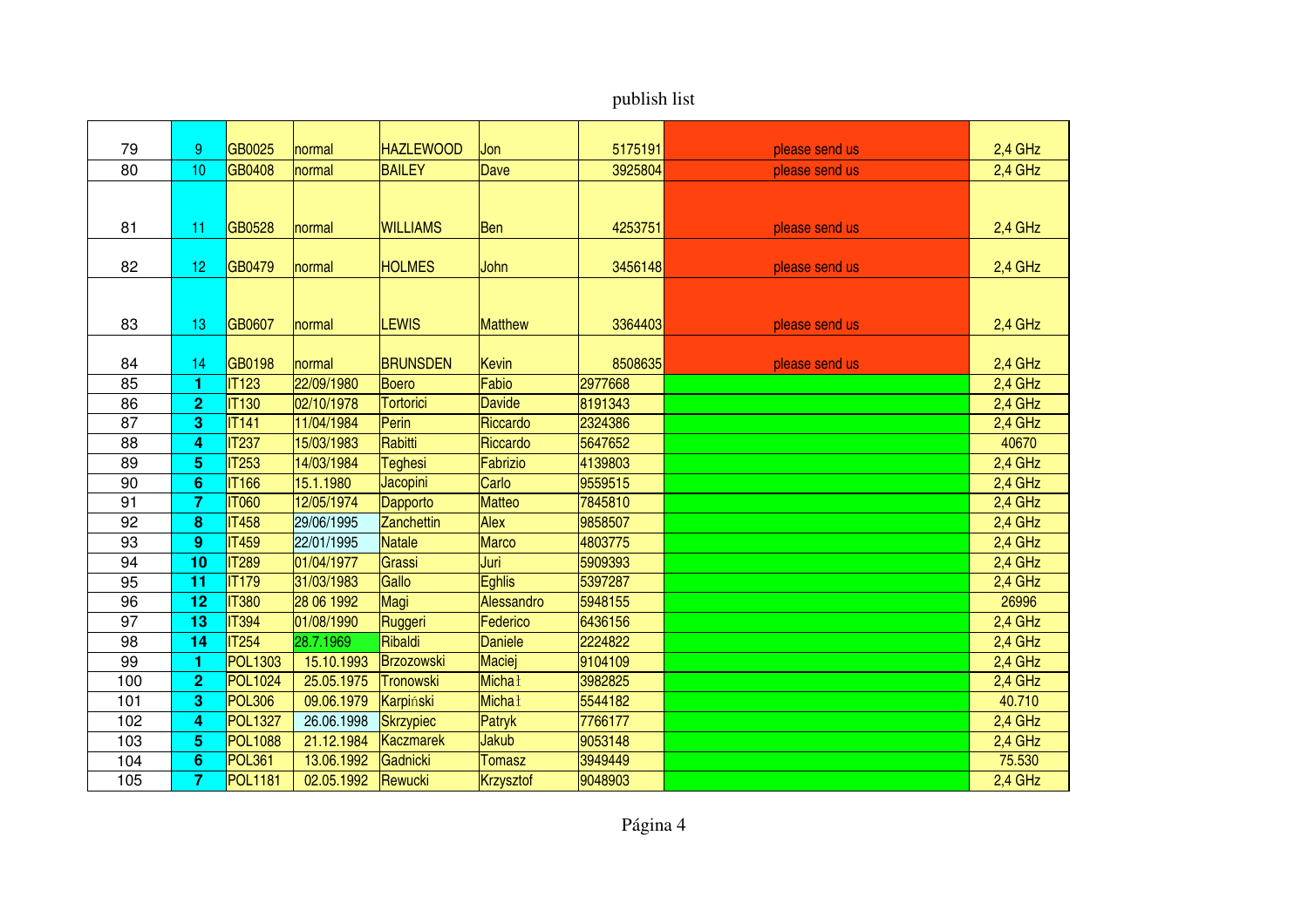| 106 | 1                       | P494             | 09-04-1992 | <b>DURAES</b>     | <b>Carlos</b>     | 3533033      | please send us | 2,4 GHz   |
|-----|-------------------------|------------------|------------|-------------------|-------------------|--------------|----------------|-----------|
| 107 | $\overline{2}$          | P <sub>151</sub> | 16-06-1993 | MONTEIRO          | Ricardo           | 7072244-7299 | please send us | $2,4$ GHz |
| 108 | 3                       | P73              | 20-07-1980 | LUIS              | Rodrigo           | 4405412      | please send us | $2,4$ GHz |
| 109 | 4                       | P664             | 16-10-1983 | <b>FIGUEIREDO</b> | Pedro             | 9325414      | please send us | 2,4 GHz   |
| 110 | 5                       | P <sub>28</sub>  | 09-02-1986 | RIBEIRO           | Nuno Casal        |              | please send us |           |
| 111 | 6                       | P369             | 01-10-1988 | <b>REBELO</b>     | <b>Nuno</b>       | 7802615      | please send us | 2,4 GHz   |
| 112 | $\overline{7}$          | P <sub>166</sub> | 29-07-1974 | <b>MARTINS</b>    | Ricardo           | 2530786      | please send us | 2,4 GHz   |
| 113 | 8                       | P30              | 10-06-1974 | PINA              | Joao              | 8059356      | please send us | $2,4$ GHz |
| 114 | 9                       | P688             | 15-02-1991 | <b>GOMES</b>      | Joao Pedro        | 3739082      | please send us | 2,4 GHz   |
| 115 | 1                       | <b>SK 034</b>    | 5.3.1984   | <b>Hudy</b>       | <b>Martin</b>     | 9628797      |                | 2,4 GHz   |
| 116 | $\overline{2}$          | <b>SK 008</b>    | 25.3.1957  | <b>Hudy</b>       | Juraj             | 8728892      |                | 2,4 GHz   |
| 117 | 1                       | <b>CH 173</b>    | 23.06.1982 | Frischkopf        | Robin             | 38001125     |                | 2,4 GHz   |
| 118 | $\overline{2}$          | <b>CH 389</b>    | 14.09.1988 | Pittet            | Jeremy            | 7944988      |                | $2,4$ GHz |
| 119 | 3                       | CH 389           | 20.04.1986 | <b>Affolter</b>   | Christoph         | 5922025      |                | 2,4 GHz   |
| 120 | 4                       | CH 410           | 04.10.1973 | Lachat            | Philippe          | 2100268      |                | 2,4 GHz   |
| 121 | 5                       | CH 620           | 02.06.1981 | Zurflüh           | Yaël              | 4058058      |                | 2,4 GHz   |
| 122 | $6\phantom{1}6$         | CH 545           | 16.08.1974 | <b>Hess</b>       | <b>Patrick</b>    | 7191159      |                | 2,4 GHz   |
| 123 | $\overline{7}$          | CH 010           | 22.10.1992 | Pittet            | Loïc              | 4962309      |                | 2,4 GHz   |
| 124 | 8                       | 135<br><b>CH</b> | 08.08.1983 | Stettler          | <b>Marco</b>      | 8005353      |                | $2,4$ GHz |
| 125 | $\boldsymbol{9}$        | 129<br><b>CH</b> | 11.01.1974 | Heim              | <b>Marco</b>      | 5687971      |                | 2,4 GHz   |
| 126 | 10                      | CH 425           | 05.08.1981 | Plancherel        | Christophe        | 2909066      |                | 41,000    |
| 127 | 1                       | $D_877$          | 14.11.90   | Neumann           | Jörn              | 5357324      |                | 2,4 GHz   |
| 128 | $\overline{\mathbf{c}}$ | $D-127$          | 30.09.75   | Reckward          | <b>Daniel</b>     | 8585177      |                |           |
| 129 | 3                       |                  | 06.12.88   | Guske             | <b>Marcel</b>     | 8870316      |                |           |
| 130 | 4                       | D-079            | 29.12.88   | Keller            | Carsten           | 3912678      |                |           |
| 131 | 5                       | $D-126$          | 03.02.79   | Feldmann          | <b>Markus</b>     | 8349819      |                |           |
| 132 | $6\phantom{1}$          |                  | 06.09.76   | Ertl              | <b>Andreas</b>    | 2989201      |                |           |
| 133 | $\overline{7}$          | D                | 24.03.94   | Hardt             | Alexander         | 9036646      |                |           |
| 134 | 8                       | D                | 05.04.79   | Engelstätter      | Timo              | 8437849      |                |           |
| 135 | 9                       | D-972            | 19.03.92   | Guschl            | Philipp           |              |                |           |
| 136 | 10                      | D-1077           | 31.03.88   | Käufler           | <b>Hannes</b>     | 8346434      |                |           |
| 137 | 11                      | D-849            | 13.03.85   | <b>Byesse</b>     | <b>Stefan</b>     | 4583726      |                |           |
| 138 | 12                      |                  | 02.07.86   | <b>Cordts</b>     | <b>Maximilian</b> | 5689204      |                |           |
| 139 | 13                      | D-217            | 02.12.76   | Paßmann           | <b>Thomas</b>     | 2279204      |                |           |
|     |                         |                  |            |                   |                   |              |                |           |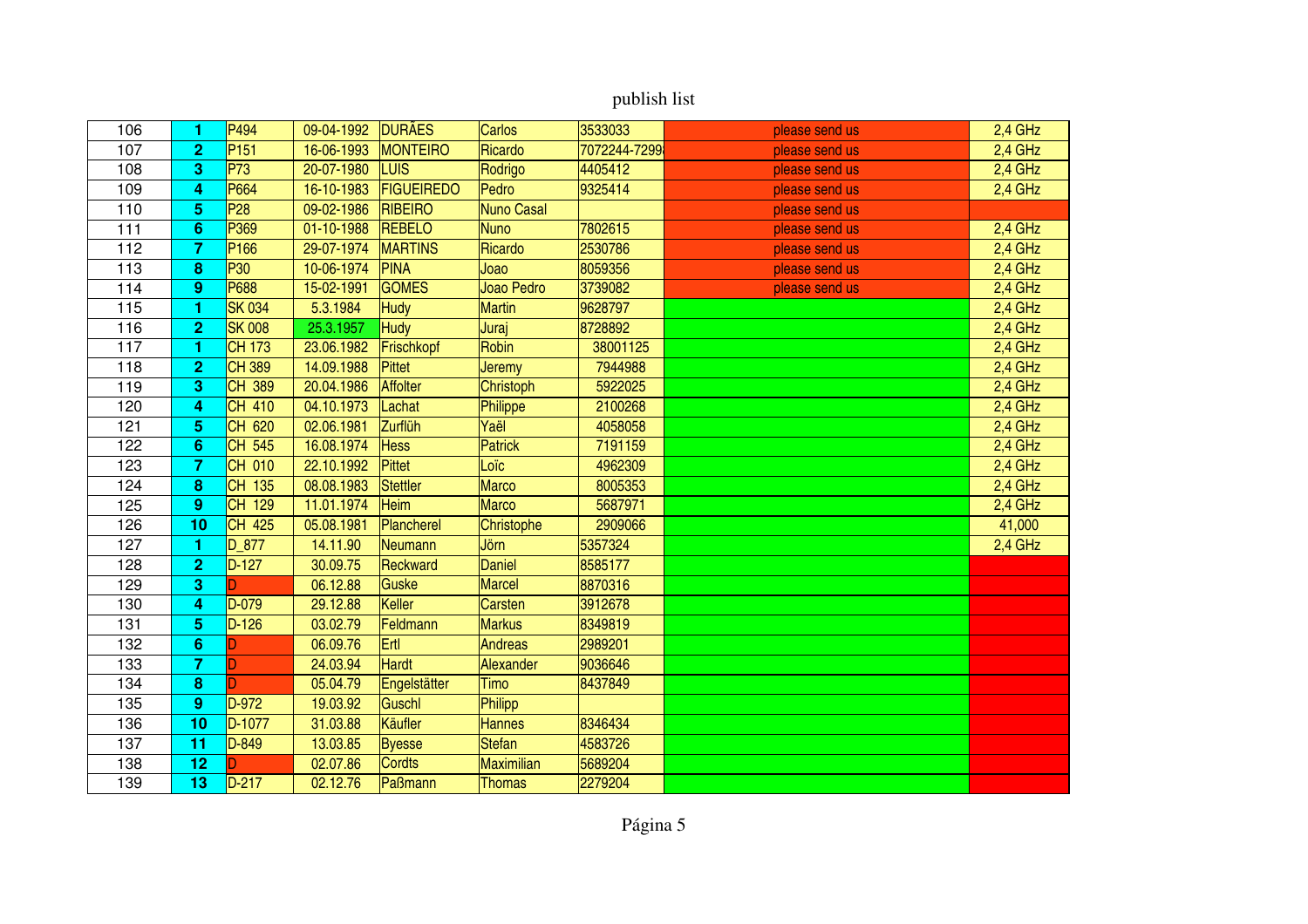| publish list |
|--------------|
|--------------|

| 140 | 14                      | $D_1059$      | 19.02.89   | Achter               | <b>Martin</b>      |         |                |           |
|-----|-------------------------|---------------|------------|----------------------|--------------------|---------|----------------|-----------|
| 141 | 15                      |               | 04.12.82   | Simros               | Lars               | 8796233 |                |           |
| 142 | 16                      |               | 06.07.1971 | Feschtschenko        | <b>Patrick</b>     |         |                |           |
| 143 | 1                       | A-2404        | 07.07.1995 | Bauer                | <b>Dominic</b>     | 8551501 |                | 2,4 GHz   |
| 144 | $\overline{2}$          | A-2757        | 20.06.1988 | Kargl                | Rene               | 8997609 |                | 2,4 GHz   |
| 145 | 3                       | A-2169        | 27.10.1980 | Karner               | <b>Martin</b>      |         |                | $2,4$ GHz |
| 146 | 4                       | A-2219        | 09.08.1975 | Horninger            | Georg              |         |                | $2,4$ GHz |
| 147 | 5                       | A-2756        | 23.08.1987 | Wollanka             | <b>Martin</b>      | 6986042 |                | $2,4$ GHz |
| 148 | 6                       | A-2250        | 30.07.1985 | Scharinger           | <b>Andreas</b>     |         |                | $2,4$ GHz |
| 149 | $\overline{7}$          | A-2265        | 11.04.1981 | Spannbrukner         | Werner             | 5797355 |                | $2,4$ GHz |
| 150 | 8                       | A-2567        | 25.10.1972 | Maunz                | <b>Klaus</b>       |         |                | $2,4$ GHz |
| 151 | $\boldsymbol{9}$        | A-2303        | 30.11.1994 | <b>Trieb</b>         | Jürgen             |         |                | $2,4$ GHz |
| 152 | 10                      | A-2767        | 01.01.1995 | <b>Heiss</b>         | <b>Klemens</b>     | 7053851 |                | $2,4$ GHz |
| 153 | 11                      | A-2846        | 26.09.1984 | Schwarz              | <b>Christian</b>   |         |                | 2,4 GHz   |
| 154 | 12                      | A-2462        | 10.01.1978 | Jandl                | Peter              | 8806043 |                | $2,4$ GHz |
| 155 | 13                      | A-2384        | 20.05.1966 | Ehrenfried           | Gerd               |         |                | $2,4$ GHz |
| 156 | 14                      | A-2243        | 29.06.1981 | Resedaritz           | <b>Thomas</b>      |         |                | 2,4 GHz   |
| 157 | 1                       | <b>SW</b>     | 16.03.1996 | Ronnefalk            | <b>David</b>       | 5492279 |                | $2,4$ GHz |
| 158 | $\overline{c}$          | <b>SW</b>     | 18.05.84   | Thern                | <b>Linus</b>       | tba     |                | 2,4 GHz   |
| 159 | 3                       | <b>SW</b>     | 06.04.85   | Brunnsberg           | <b>Niclas</b>      | 6174366 |                | $2,4$ GHz |
| 160 | $\overline{\mathbf{4}}$ | <b>SW</b>     | 29.04.91   | Svensson             | <b>Christoffer</b> | 6311142 |                | $2,4$ GHz |
| 161 | $\overline{5}$          | <b>SW</b>     | 31.03.74   | Gustafsson           | Robert             | 7856828 |                | 2,4 GHz   |
| 162 | $\mathbf 6$             | <b>SW</b>     | 01.06.81   | Edvinsson            | <b>Andreas</b>     | 6783023 |                | $2,4$ GHz |
| 163 | $\overline{7}$          | <b>SW</b>     | 25.01.92   | Larsson              | <b>Mattias</b>     | 2916649 |                | 2,4 GHz   |
| 164 | 8                       | <b>SW</b>     | 31.01.91   | Sandberg             | <b>Marcus</b>      | 7735922 |                | $2,4$ GHz |
| 165 | 9                       | <b>SW</b>     | 29.11.78   | Nilsson              | <b>Henrik</b>      | 5663996 |                | $2,4$ GHz |
| 166 | 10                      | <b>SW</b>     | 25.03.88   | <b>Hellsten</b>      | Rickard            | 4086967 |                | $2,4$ GHz |
| 167 | 11                      | <b>SW</b>     | 08.07.74   | Iregren              | <b>Mikael</b>      | 4043483 |                | $2,4$ GHz |
| 168 | 12                      | <b>SW</b>     | 02.02.95   | Ekenstierna          | Kennie             | 4996090 |                | 2,4 GHz   |
| 169 | 13                      | <b>SW</b>     | 15.05.69   | <b>Carlsson</b>      | Per                | 4766835 |                | 2,4 GHz   |
| 170 | 14                      | <b>SW</b>     | 30.07.89   | <b>Holm</b>          | Anton              | 2496930 |                | $2,4$ GHz |
| 171 | 1                       | <b>GR 055</b> | 25-6-1964  | STATHOPOULO Vassilis |                    | 5600426 |                | 2,4 GHz   |
| 172 | $\overline{\mathbf{c}}$ | GR101         | 29/04/1097 | Perogiannakis        | Yannis             | 5347707 |                | 2,4 GHz   |
| 173 | 1                       | Ñ             | normal     | <b>Thorkildsen</b>   | <b>Morten</b>      | 4163537 | please send us | 2,4 GHz   |